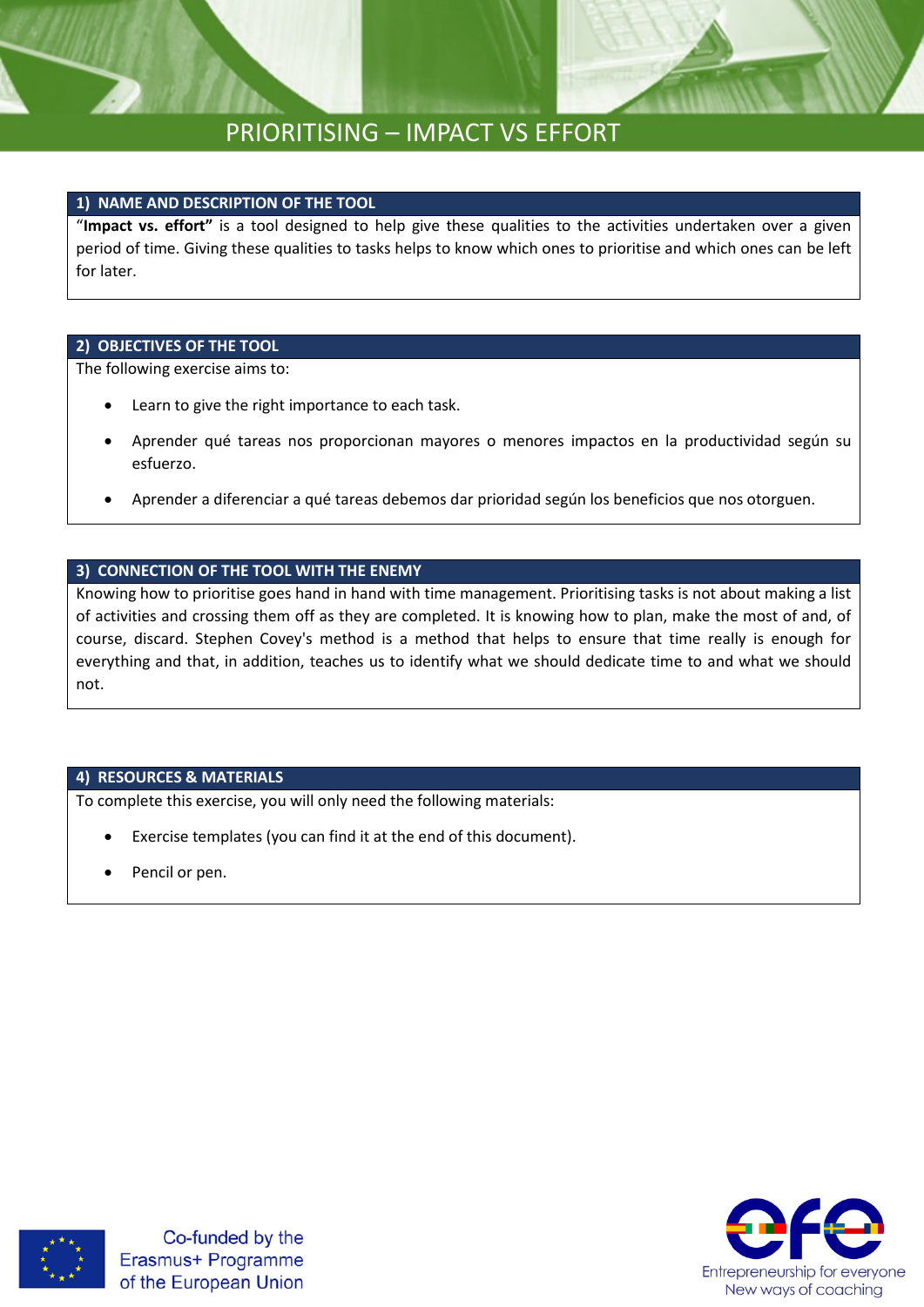### **5) IMPLEMENTATION OF THE TOOL**

First of all, you should be aware that knowing what you spend most of your time on during the day/week/month requires knowing this information for the chosen period of time. For this reason, the duration of the exercise will depend on the information you want to obtain, for example; if you want to know how much time you spend on each task/activity during a day, the exercise will have a duration of 1 day, if you want to know the time you spend during a week, the duration of the exercise will be one week (we recommend using this last option, as it gives us more information to be able to plan better) and so on.

In this way and in order to carry out the exercise in a correct way you must:

- **Step 1, duration: 15 – 25 minutes:** Write down the tasks or activities you do during the day. EVERYTHING you do during the day counts, i.e. e.g. a distraction and wasted time also count. It is also advisable to write down the duration of the tasks or activities (approximately). At the end of this document there is a list of general tasks and activities, in which you can write down how long you spend during the day/week/etc. on these activities.
- **Step 2, duration: approximately 10 minutes:**

### **6) WHAT TO LEARN**

Through this exercise you will learn to differentiate between the importance and urgency of the tasks that you carry out in your daily life, so that you can organise them in a more efficient and optimal way for the development of both your personal and working life. In addition, you will learn that you do not have to carry the weight and responsibility of all the tasks, as you can delegate some of them to other people.

It is an exercise that can be applied to all levels of a person's life and a great solution to not only learn to prioritise tasks, but also to help manage the most valuable asset: the time.



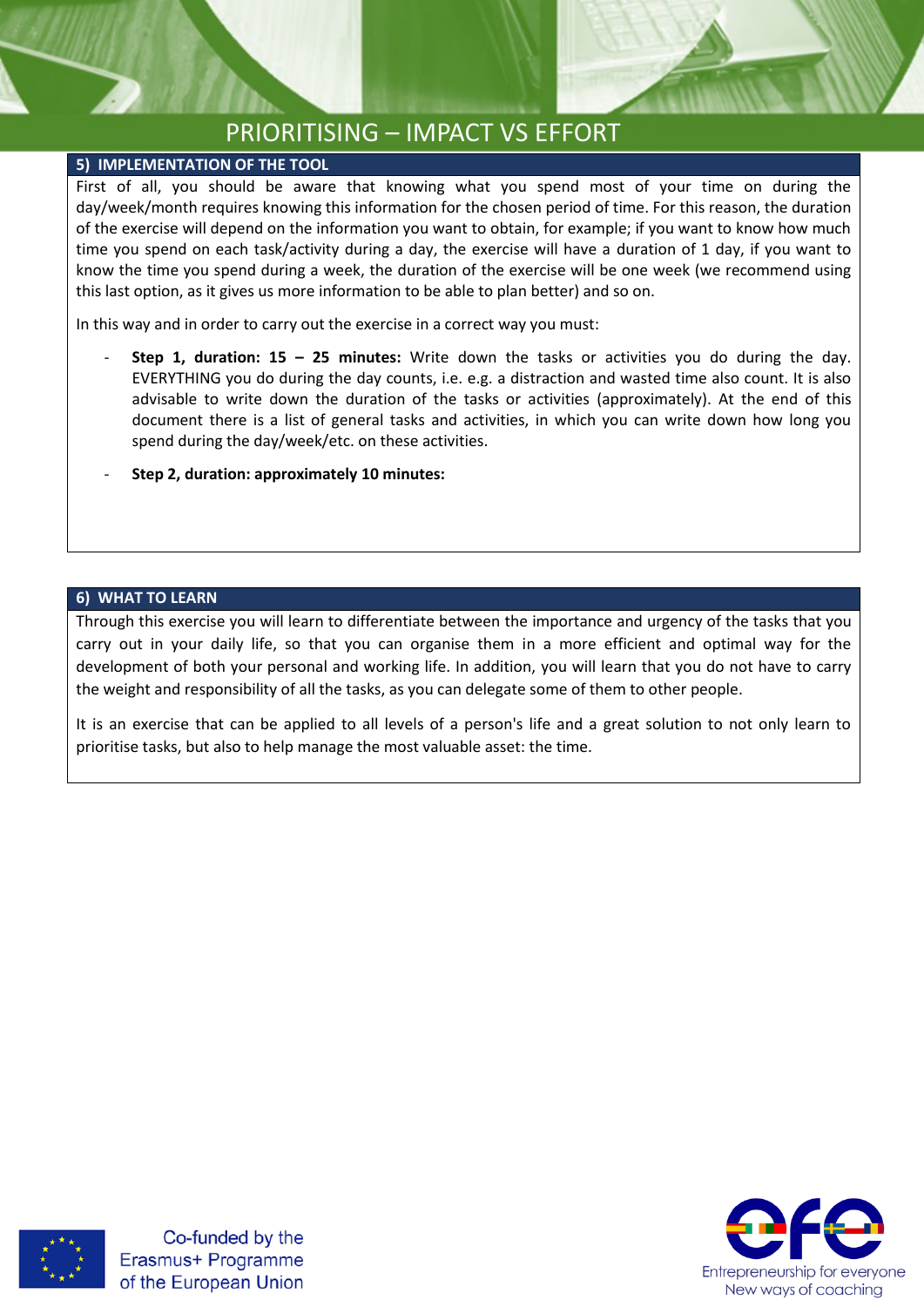

### **TEMPLATE – TO DO LIST**

| <b>Task / Activity</b><br>$\hat{\mathcal{S}}_j$ | IMPACT (H or L) | EFFORT (H or L) |
|-------------------------------------------------|-----------------|-----------------|
|                                                 |                 |                 |
|                                                 |                 |                 |
|                                                 |                 |                 |
|                                                 |                 |                 |
|                                                 |                 |                 |
|                                                 |                 |                 |
|                                                 |                 |                 |
|                                                 |                 |                 |
|                                                 |                 |                 |
|                                                 |                 |                 |
|                                                 |                 |                 |
|                                                 |                 |                 |
|                                                 |                 |                 |
|                                                 |                 |                 |
|                                                 |                 |                 |
|                                                 |                 |                 |
|                                                 |                 |                 |
|                                                 |                 |                 |
|                                                 |                 |                 |
|                                                 |                 |                 |



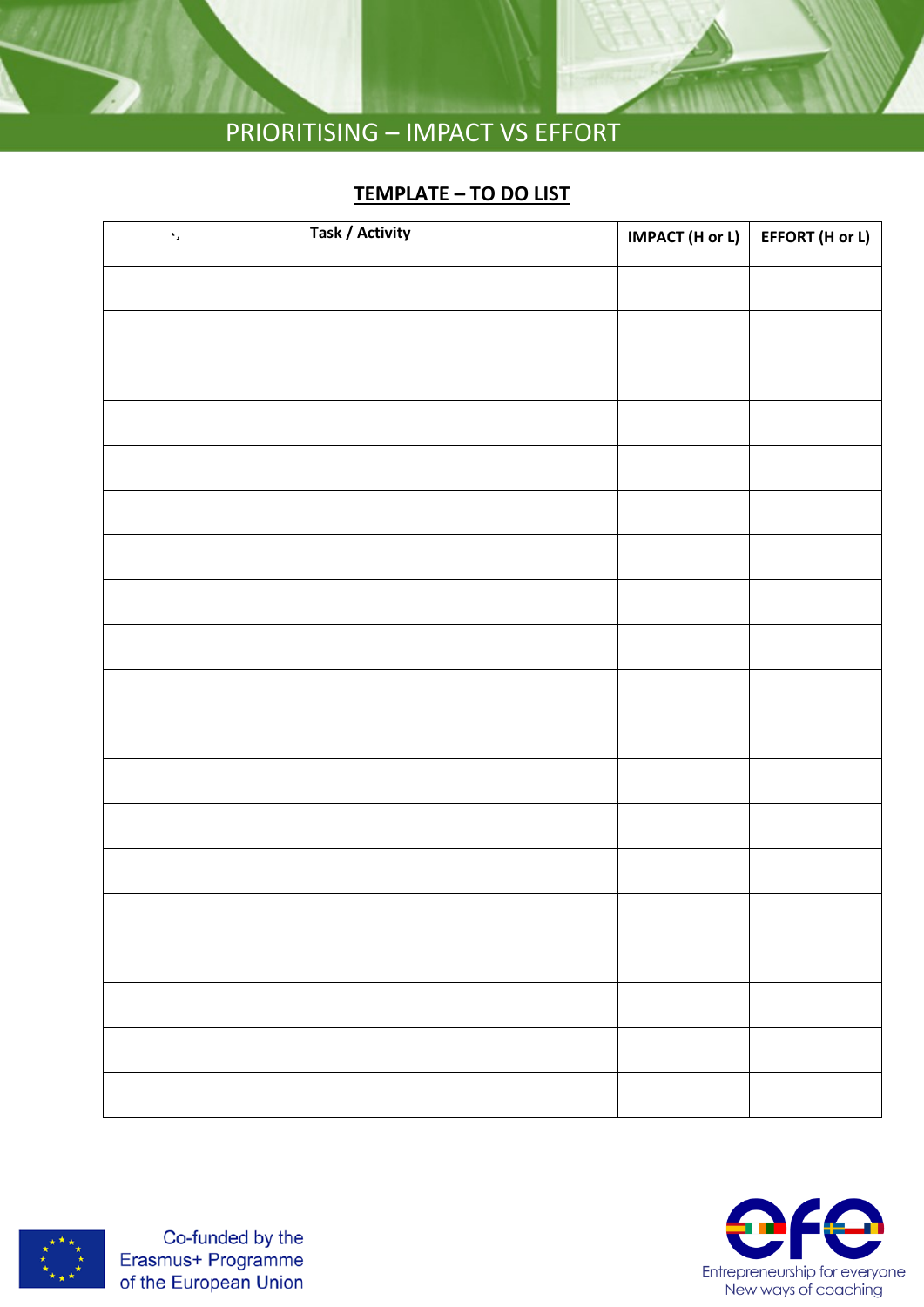